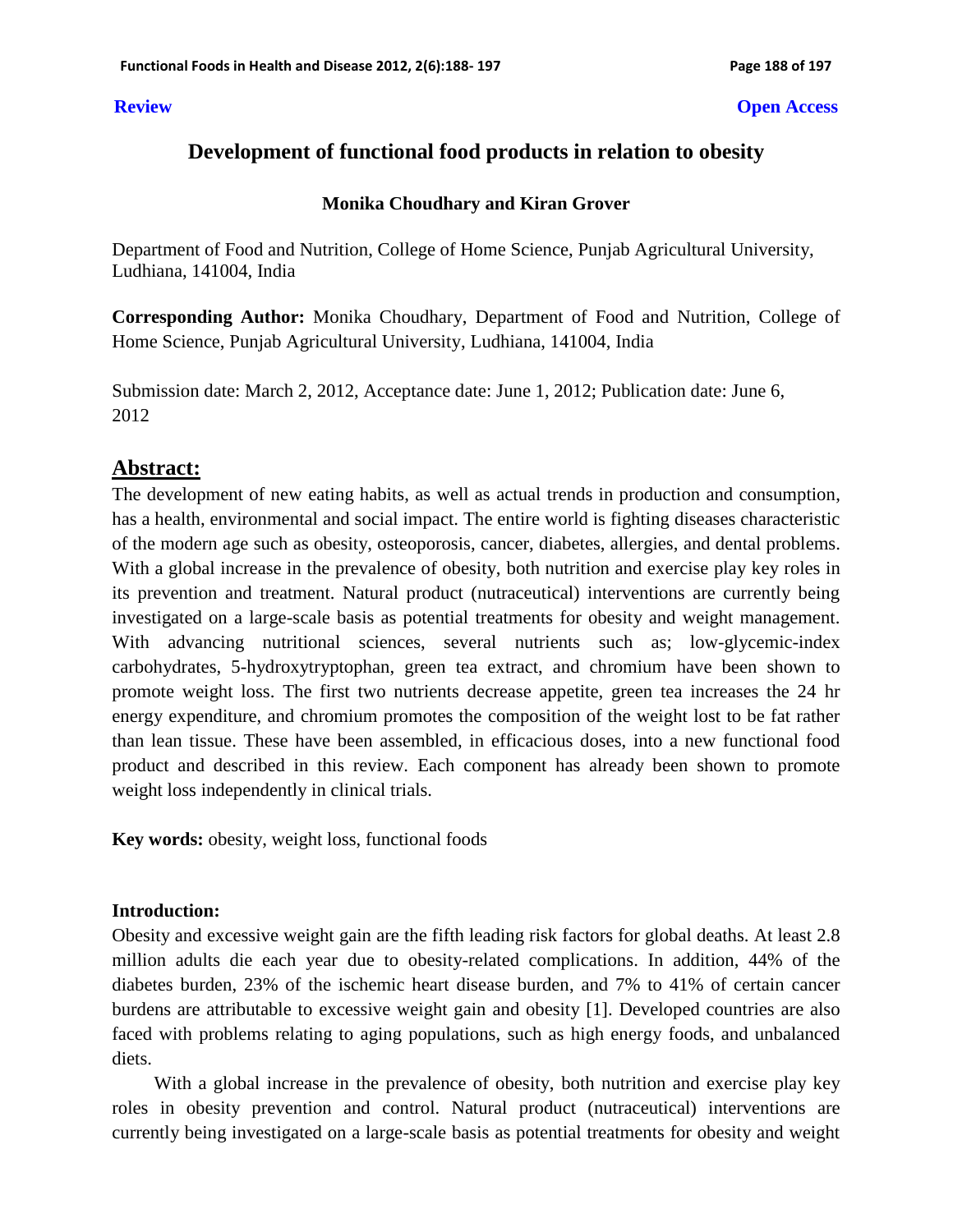management. Functional, health-enhancing foods, or nutraceuticals, are food-type products that influence specific physiological functions in the body. This function provides benefits to health, well-being, or performance beyond regular nutrition, and products of this nature are marketed and consumed for these value- added properties [2]. A convergence of public events on a global scale has placed obesity at the forefront of food policies and corporate strategies. While it has generated innumerable conferences and an entire low carbohydrate food passion in the short run, its real promise is in long term proven product development of foods that are demonstrated to functionally impact obesity — or functional foods for obesity control.

Nutraceuticals, sometimes referred as "*functional foods*", have caused heated debate because they blur the traditional dividing line between food and medicine. When food is being cooked or prepared using "scientific intelligence" with or without the knowledge of how or why it is being used, then the food is called as "functional food". Thus, functional foods provide the body with the required amount of vitamins, fats, proteins, carbohydrates necessary for healthy survival. When functional food aids in the prevention and/or treatment of disease(s)/disorder(s) other than deficiency conditions like anemia, then it is called a "nutraceutical" [3]. Thus, a functional food for one consumer can act as a nutraceutical for another. Examples of nutraceuticals include fortified dairy products (milk is such a nutrient as one of its natural ingredients, casein, is a pharmaceutical) and citrus fruits (orange juice is also a nutrient since its constituent ascorbic acid is a pharmaceutical) [3, 4].

#### **Current status of nutraceuticals in obesity**

There is a very high prevalence of obesity globally,hence nutrition and exercise play key roles in its prevention and treatment. Nutraceuticals like conjugated linoleic acid (CLA), capsaicin, *Momordica Charantia* (MC), and Psyllium fiber possess potential antiobese properties [2]. A blend of glucomannan, chitosan, fenugreek, *G sylvestre*, and vitamin C in the dietary supplement significantly reduced body weight and promoted fat loss in obese individuals. Further studies are needed to establish long term efficacy and adverse effect potential [4].

#### **Obesity**

Obesity is a major contributor to the global burden of chronic disease and disability. It has reached epidemic proportions globally with more than 1 billion adults overweight, and at least 300 million of them clinically obese. Often coexisting in developing countries with undernutrition, obesity is a complex condition, with serious social and psychological dimensions, affecting virtually all ages and socioeconomic groups. The worldwide existence of obesity nearly doubled between 1980 and 2008 [5]. According to country estimates for 2008, over 50% of both men and women in the WHO European Region were overweight, and roughly 23% of women and 20% of men were obese [5]. Given the worldwide increase in obesity and its health consequences, efficient strategies for its prevention and treatment are important. It has been recommended that weight reduction programs focus on achieving a modest weight loss of 7– 10% of the initial weight [6].

Obesity arises from an energy imbalance whereby energy intake exceeds energy expenditure. Dealing with obesity — by either prevention or treatment — requires modification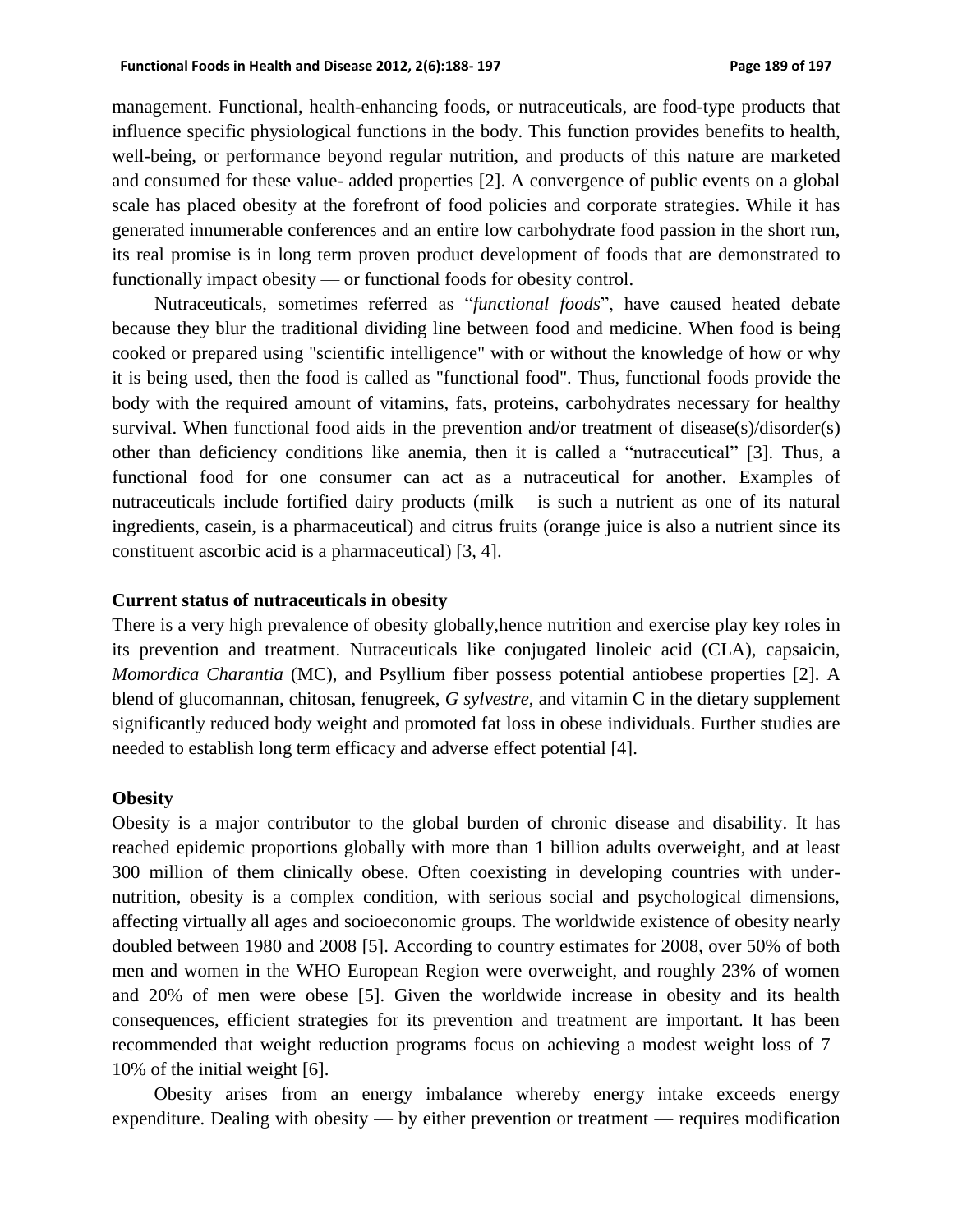of one or both components of energy balance. Approaches to weight management (including a functional food approach) therefore can target multiple aspects of the energy balance systems: food intake, energy expenditure, and energy storage. All of these approaches are currently being taken by pharmaceutical companies; however, developing functional foods designed for weight management may be a more attractive approach for dealing with the 61% of the population that is currently overweight or obese [7].

The purpose of this article is to explain the rationale for the development of new food products that can be used adjunct to current therapies. The ingredients in the product are described in terms of their clinical efficacy.

#### **Functional foods to reduce energy intake**

One promising avenue to reduce energy intake using functional foods, is through increased satiety. The approach to achieving this goal is to provide foods that increase the sense of fullness and encourage the individual to stop eating sooner, thereby reducing total energy intake. In general, the three most promising areas to increase satiety are to: (1) modify the energy density of the diet; (2) modify the macronutrient composition of the diet; and (3) modify the glycemic index of the diet.

The energy density of the diet is the energy content per unit of weight or volume, and seems to be correlated with total energy intake. Energy density is relatively easy to measure for most foods, and can be calculated by dividing the energy content of the food in kilo joules (kJ) by the weight or volume of the food in grams [8]**.** There are substantial data to suggest that total energy intake over the short term (a few days) varies directly with the energy density of the diet. One physiological signal for satiety may relate to the total weight or volume of food ingested. This suggests that modifying the energy density of the diet could be a way to reduce total energy intake, and therefore reduce obesity. The main determinant of energy density is the non-caloric content of the food, primarily the water content. Foods with high water content have a lower energy density [9]**.**

Fiber also reduces energy density since it contributes substantially more to food weight than to caloric content. Dietary fiber intake seems to affect total energy intake best, with several reports of lower total energy intake with high-fiber v. low-fiber diets. There are several reasons why high-fiber diets are associated with lower food intake. First, high fiber diets may trigger maximal sensory stimulation in the mouth due to the increased need for chewing. High fiber diets also lead to slower gastric emptying and a slower rate of nutrient absorption. Finally, high fiber content reduces the energy density of the overall diet. Regardless of the reason, increasing dietary fiber is generally thought to aid in weight management [10].

Energy density is also affected by the macronutrient composition of the diet. Since fat is more energy-dense (38 kJ/g) than either protein or carbohydrate (17 kJ/g), reducing the proportion of fat in the diet can have a major impact on reducing the energy density of the diet. Since there is solid data which shows that reducing energy density reduces energy intake (at least in the short term), functional foods aimed at modifying energy density may be useful in managing obesity. It would be helpful to have more long-term data substantiating the effect of energy density and relating energy density to changes in body weight. Modification of dietary fat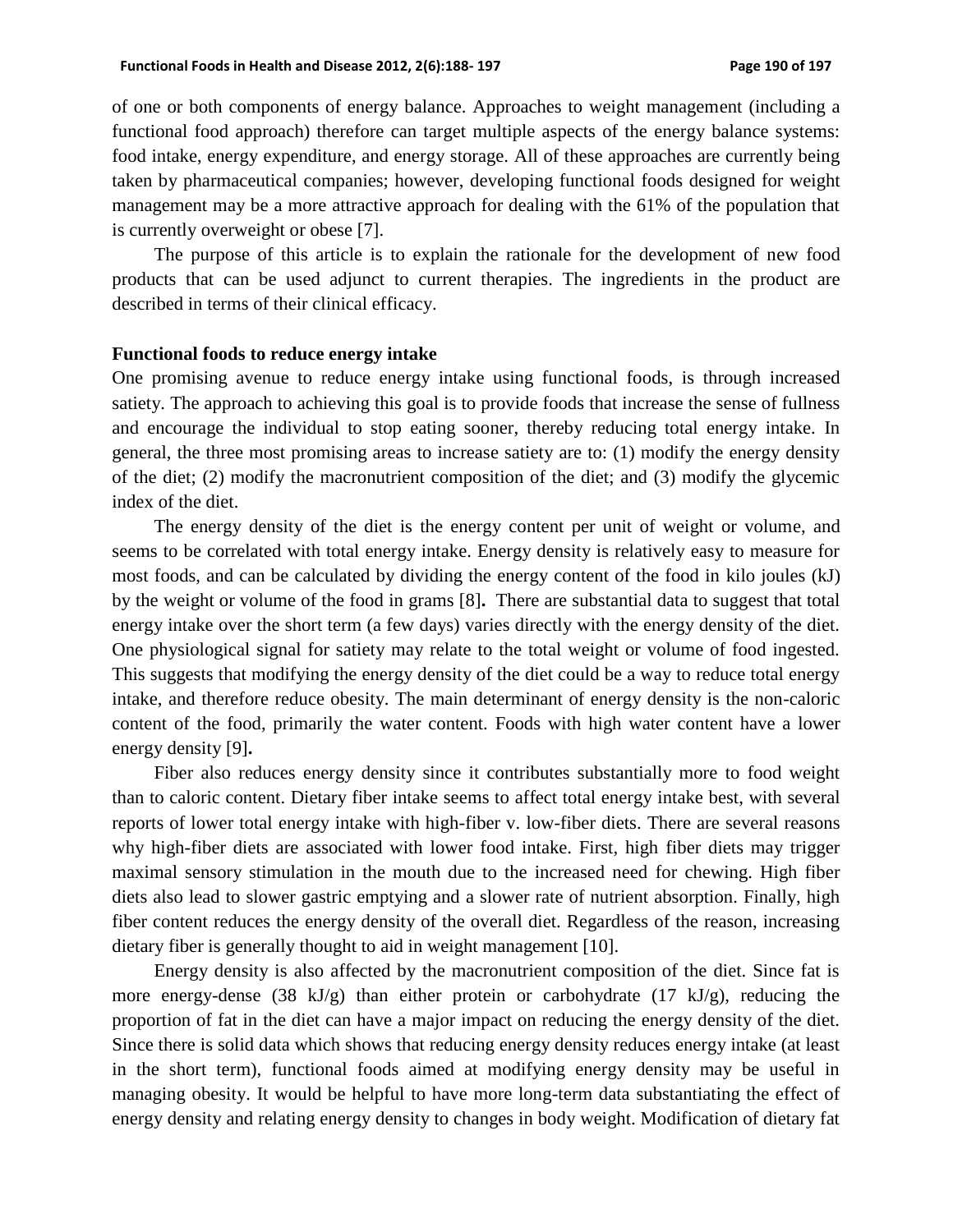type is not a commonly accepted strategy for weight loss. There is some suggestion that diets high in polyunsaturated fatty acids stimulate total fat oxidation more than diets high in saturated fatty acids, but this is somewhat controversial. Other fats such as short- and medium-chain triacylglycerols and n–3 fatty acids may have a greater impact on energy metabolism, but it is unclear whether or not these would play a major role in weight management [7].

The glycemic index of a food is determined by the rise in glucose that occurs after eating that food in relation to the rise in glucose seen after eating a standardized food such as white bread. High glucose levels following eating would stimulate insulin secretion which may consequently increase appetite and facilitate other disease processes linked to insulin action. Whether or not the glycemic index of the diet affects energy intake and obesity remains controversial. There is no convincing evidence that food intake is directly related to glycemic index, although there is some evidence that high glycemic diets are linked to weight gain. The glycemic index of the total diet could be modified by eating foods with a low glycemic index. If the glycemic index were shown to affect food intake, a good target would be to develop more good-tasting, low-glycemic foods [11].

## **Functional foods to increase energy expenditure**

Another way to reduce the likelihood of developing obesity or in order to treat obesity completely would be to increase the total energy expenditure without increasing energy intake. While some food supplements make the claim of increasing energy expenditure, there is very little data available to support the efficacy of these products.

## *Caffeine and ephedrine:*

A combination of caffeine and ephedrine has shown to be effective in long-term weight management, likely due to different mechanisms that may operate synergistically, e.g., respectively inhibiting the phosphodiesterase-induced degradation of cAMP and enhancing the sympathetic release of catecholamines. There has, however, been recent concern about the longterm safety of ephedrine [12]**.**

## *Green tea:*

Green tea, by containing both tea catechins and caffeine, may act through the inhibition of catechol O-methyl-transferase, and the inhibition of phosphodiesterase. Here, the mechanisms may also operate synergistically. In addition, tea catechins have antiangiogenic properties that may prevent the development of obesity. Furthermore, the sympathetic nervous system is involved in the regulation of lipolysis, and the sympathetic innervations of white adipose tissue may play an important role in the regulation of total body fat in general [13].

## *Oolong tea:*

Oolong tea is another food that may have some impact on increasing energy expenditure, perhaps through its catechin content. Resting metabolic rate was increased by 3–4% during three days of oolong tea consumption at five cups per day. Interestingly, most of the rise in metabolic rate was from increased fat oxidation, which would have the greatest impact upon decreasing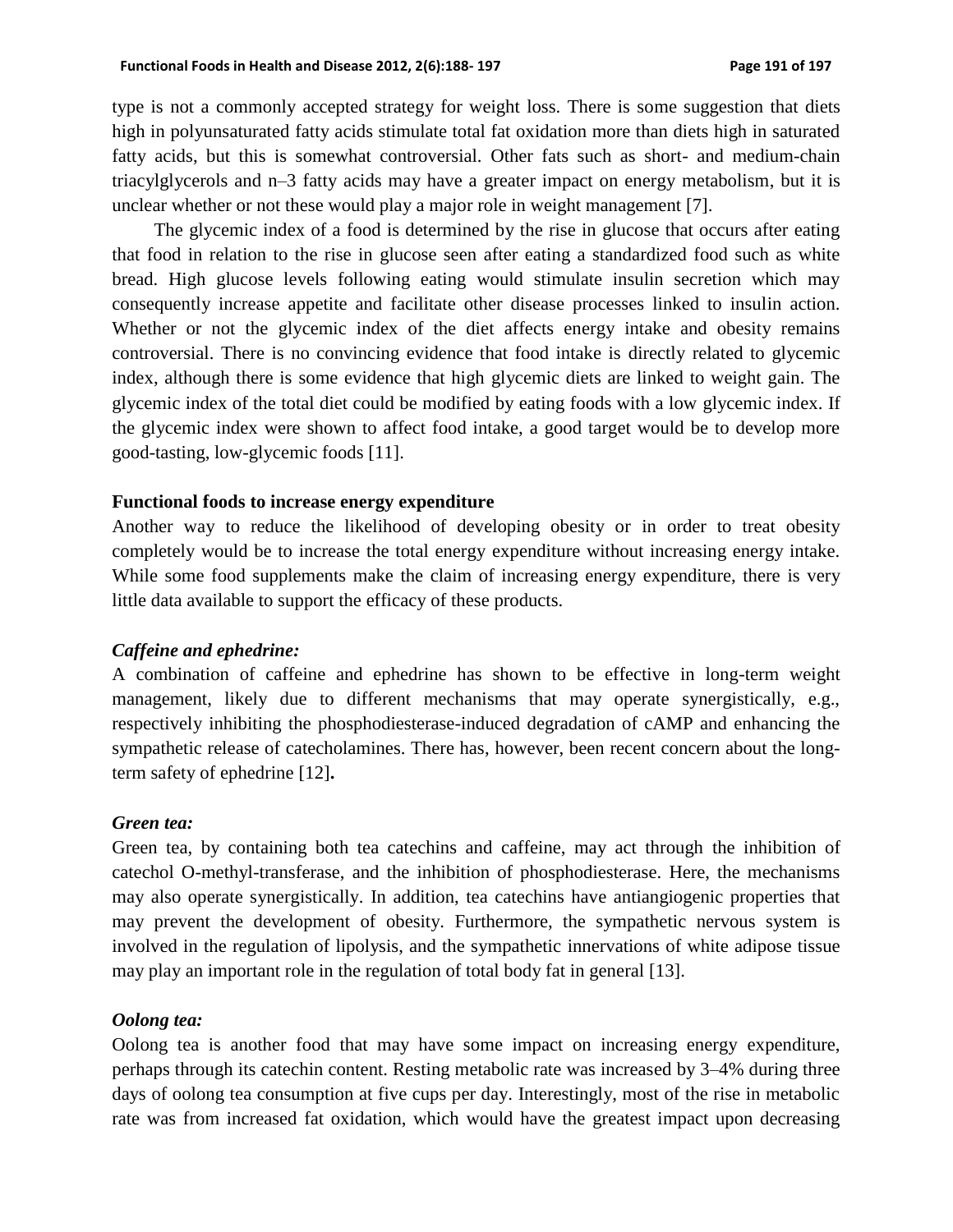body fat stores [14]. The mechanism for increasing energy expenditure by green tea has been postulated to be its flavonoid content, and even more specifically its polyphenolic content. One class of these compounds, the catechins, has been shown to inhibit catechol Ο-methyltransferase (COMT), an enzyme that degrades norepinephrine [15]. Although there are numerous catechins in green tea, probably the most influential is epigallocatechin gallate (EGCG). This cannot be obtained in appreciable amounts from any other food source. The inhibition of COMT by catechins allows norepinephrine to exert a prolonged influence on thermogenesis and fat metabolism. Both of these metabolic processes are controlled by the sympathetic nervous system via norepinephrine. The delay in degrading norepinephrine allows it to remain in the sympathetic synaptic cleft longer and therefor exert its effect. Caffeine also has an effect on norepinephrine by inhibiting phosphodiesterases and prolonging the life of cAMP in the cell. These actions coupled with the sustained effect of norepinephrine caused by EGCG greatly affect thermogenesis [16].

## *Capsaicin:*

Capsaicin has been shown to be effective, but when it is used clinically it requires a strong compliance to a certain dosage. This dosage has not been shown to be feasible yet. Scientists are reporting new evidence that capsaicin may cause weight loss and fight fat buildup by triggering certain beneficial protein changes in the body [17].

## *Calcium:*

Recently it has been suggested that diets high in calcium may be protective against weight gain and that part of the mechanism may be an increase in energy expenditure<sup>18</sup>. In several data-sets, high Ca intake is associated with a lower BMI, but there has yet been no clear demonstration that this is a causal relationship [19].

## **Other compounds helpful in weight reduction**

## *Brain serotonin*

Brain *serotonin* has an inhibitory effect on eating behavior. This work suggests a role for amino acids in regulating food intake. The brain neurotransmitter serotonin becomes available through the conversion of tryptophan to 5-HTP. Serotonin appears to influence both energy balance and the circadian patterns of eating (i.e., three times a day) by activating satiety neurons in the medial hypothalamus. Serotonin seems to interact antagonistically with norepinephrine to decrease appetite and carbohydrate consumption. No side effects occurred with 5-HTP at this dose, and no one dropped out of the study due to any reported conditions [16].

## *Dietary chromium*

Dietary chromium is an essential trace element involved in potentiating the action of insulin. Chromium deficiency results in impaired glucose tolerance, insulin resistance, and elevated blood glucose concentrations. Supplementation can reduce the severity of these symptoms. Improvement in insulin utilization may also lead to reductions in body fat. In addition, correcting insulin resistance may have a positive effect on muscle mass by slowing its catabolism.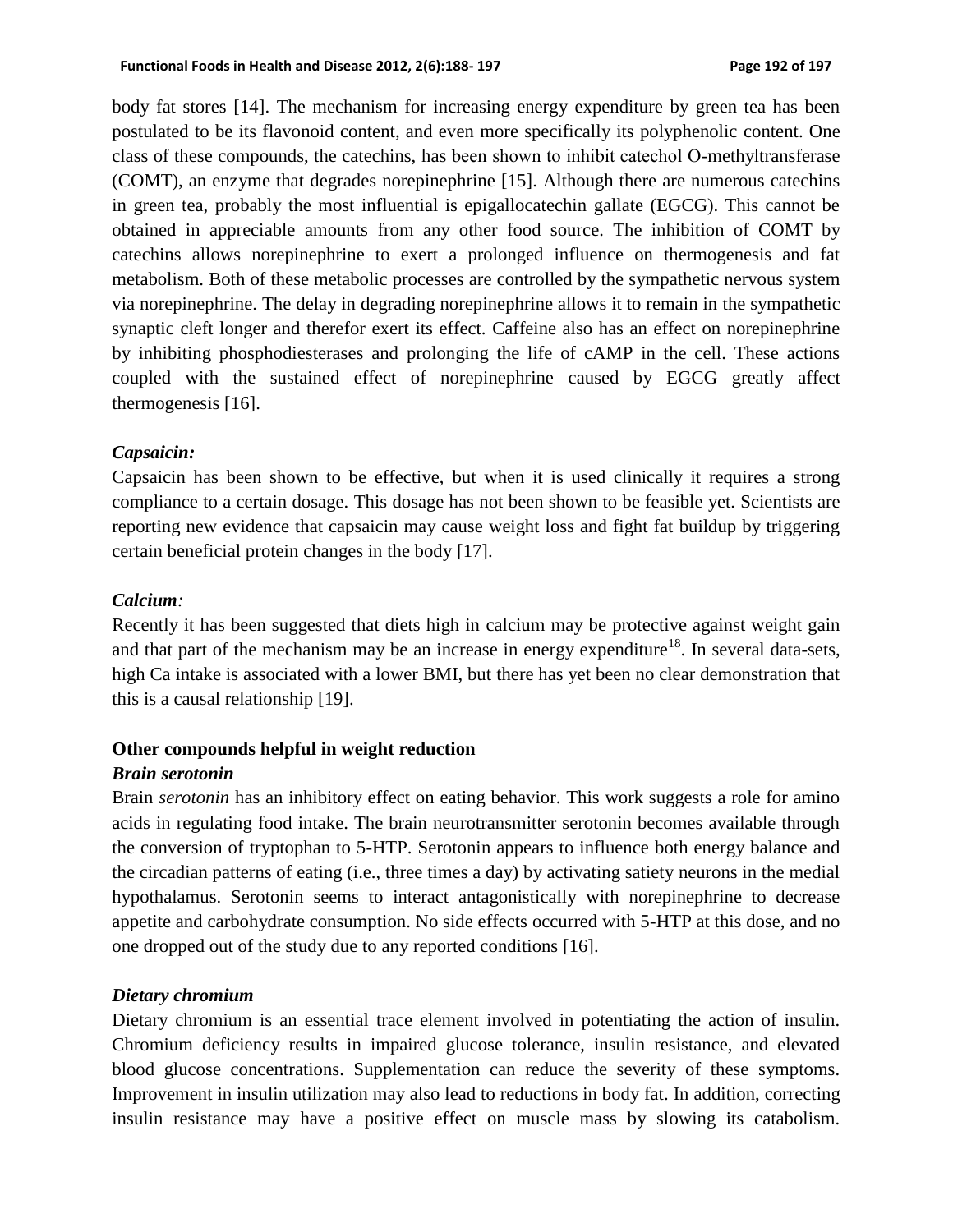Chromium picolinate does not promote weight loss. Rather, during weight loss it seems to shift the direction of the weight loss to fat rather than fat-free mass. Doses of 200 or 400 g appear to be effective, and chromium in picolinate form rather than bound to yeast appears to be most preferable [20, 21].

## **Development of functional food product**

In the creation of this product, Scientists undertook a whole new approach to weight loss by using clinically proven bioactive ingredients assembled in a nutritional supplement (Table 1).

| <b>Nutrient</b>                      | Amount/kcal/%kcal                                                  | <b>Benefits</b>                                                                                                                           |
|--------------------------------------|--------------------------------------------------------------------|-------------------------------------------------------------------------------------------------------------------------------------------|
| Beverage portion:<br>Carbohydrate    | 7g/28/62<br>3g fructose<br>1.8g psyllium<br>1g barley<br>1g others | Low-glycemic index carbohydrates<br>source and fiber to promote satiety<br>and reduce the risk of developing<br>chronic diseases of aging |
| Protein                              | 2g/8/18<br>2g whey protein                                         | High biological value sources                                                                                                             |
| Fat                                  | 1.0g/10/20<br>1g cotton seed and soybean<br>oils<br>$0.1$ g others | Polyunsaturated fatty acids                                                                                                               |
| Tablet portion:<br>Green tea extract | 75mg caffeine and 135mg<br>epigallocatechin gallate                | Shown to increase resting energy<br>expenditure                                                                                           |
| 5-Hydroxytryptophan                  | $10 \text{ mg}$                                                    | Shown to decrease appetite                                                                                                                |
| <b>Chromium Picolinate</b>           | $100\mu$ g                                                         | Shown to promote loss of body fat<br>instead of lean tissue during weight<br>loss                                                         |

**Table 1.** Nutritional composition of functional food product

Each serving of the product contains 45 kcal and is most effective if taken as a structured snack mid-morning and mid-afternoon — two times identified as difficult for people trying to lose weight. Each serving of the product is an 8-ounce beverage, which contains a majority of the macronutrients, and one tablet, which contains the remaining other nutrient additives. The product contains only food-grade nutrients in the correct and safe doses, and from sources that, as clinical trials have previously showed, induced weight loss. This particular structure was chosen because liquids have been shown to promote satiety[22], and structured snacks help patients lose weight and maintain it long term[23]. The nutrients (green tea, 5 hydroxytryptophan, and chromium picolinate) that were included in a tablet-form have a poor flavor when consumed in a beverage.

The macronutrient percentages in this product are similar to the composition of a balanced deficit diet (62% carbohydrate, 18% protein, and 20% fat) [ 24].The protein comes from a source of high biological value to promote protein synthesis [25]. Fat is from a blend of cottonseed and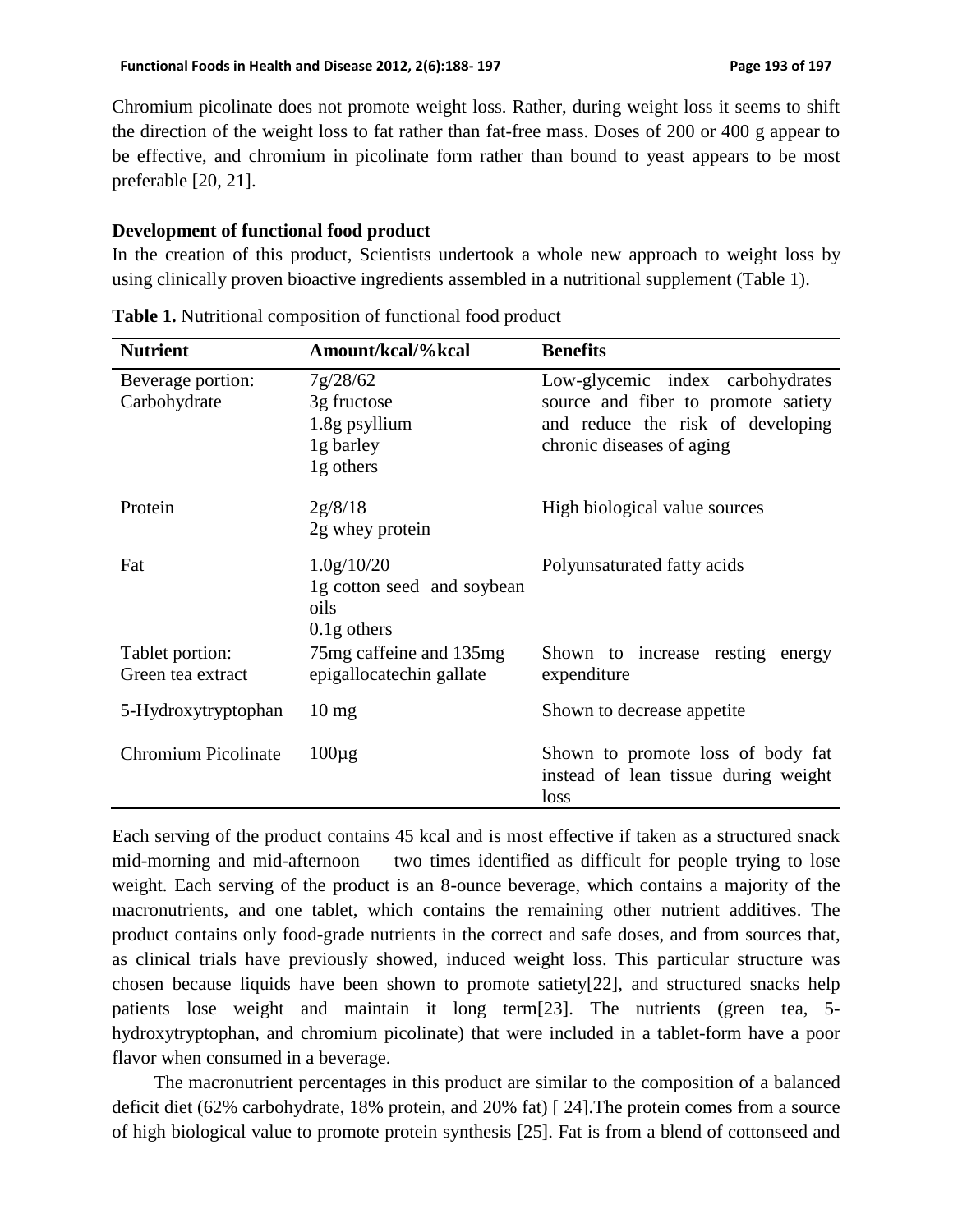soybean oils. The key macronutrient component is carbohydrate, which has a greater influence on weight management than protein and fat. Eating the recommended two servings per day of the food product will provide 14 g of low-glycemic index carbohydrates. Most patients normally consume at least 200 g of carbohydrates. Dietary carbohydrates contain a mixture of high and low glycemic indexes. However, patients who eat a diet containing more low-glycemic-index carbohydrates than high ones will have the best results. This diet would include meals rich in vegetables, fruits, and legumes, moderate amounts of protein and healthful fats. All of which should be coupled with a low intake of refined grain products, potatoes, and concentrated sugars.

## **Sources of Carbohydrate/Fiber**

The carbohydrate components in this food product include the low-glycemic-index carbohydrates of fructose and barley as well as fiber in the form of psyllium. These promote satiety [26, 27] and their consumption is associated with weight loss [27, 28] and fewer comorbities [29, 30].

## *Fructose:*

The main sweetening ingredient seen in this product is fructose. This is the sugar commonly found in fruit. Fructose is sweeter than ordinary table sugar (sucrose) and most commonly derived from beet or cane sugars. It is proven to have a low glycemic index ( [GI]= 32). Taken as part of a meal, fructose produces a smaller incremental rise in plasma glucose levels than sucrose, glucose, potato starch, or wheat starch. Each serving of the functional food product contains 3 g of fructose [26].

## *Psyllium:*

Psyllium husk fiber is a viscous, mostly water- soluble fiber prepared from blonde psyllium seed (*Plantago ovata*). Psyllium, because it is a dietary fiber, promotes satiety and minimizes weight gain. It also has been shown to reduce blood lipid concentrations and blood glucose levels. Each serving of this product contains 1.8 g [31].

## *Barley Flakes:*

Of all the grains, ceryain forms of barley have among the lowest glycemic indexes [26, 32]. Pearled barley (GI = 36) and cracked barley (GI = 72) have lower glycemic indexes than sweet corn (GI = 78), rolled barley (GI = 94), and instant white rice (GI = 128). Barley is a low glycemic source of carbohydrates and a great source of fiber (1.5%), both of which are advantageous in maintaining good glucose levels and weight control. Each serving in this product contains 1 g.

## **Sources of the Other Ingredients**

## *Green Tea:*

Two servings of this functional food product provides green tea extract in the exact amount which has been previously identified to promote weight loss. Each serving supplies 135 mg of EGCG and 75 mg of caffeine. Some patients may have concerns about the use of caffeine to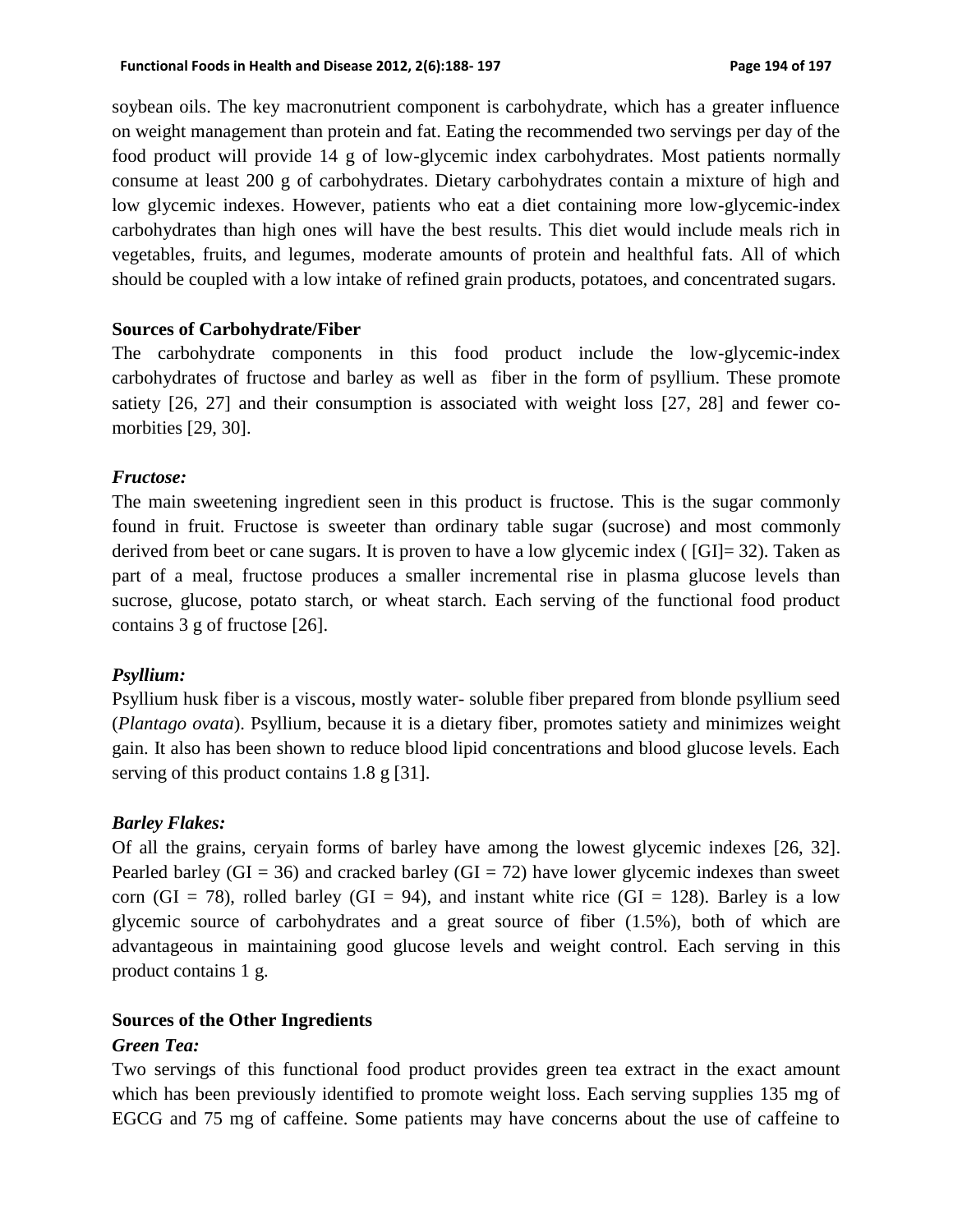promote weight loss, but these are unfounded. First, the dose of caffeine offered by two servings of the product is 150 mg. This is not excessive when compared with the amount contained in other foods. Coffee has an average of 180 mg per 8-ounce cup, and a can (12 ounces) of cola contains 64 mg. Similarly, a standard dose of a commonly used pain reliever (Excedrin) contains 130 mg, and a weight loss product (Dexatrim) contains 200 mg. Second, at doses of 100 mg taken during the day, residual effects were not shown to have an effect at night, because the halflife of caffeine is only 3 to 3.5 hours [33].

# *5-Hydroxytryptophan:*

Each serving of the food product contains 10 mg of 5-hydroxytryptophan, which is significantly lower than the 450 mg per serving shown to be clinically effective [34].

# *Chromium Picolinate:*

Each serving of the food product contains 100 mcg of chromium. This corresponds to the lower end of the efficacious dose. However, we assumed that those who use the product would be obtaining another 200 mcg from their everyday diet, thereby giving them the highest end of the efficacious dose [21, 35].

# **Conclusions:**

Obesity is of epidemic proportions in the world, affecting adults and now children in almost equal percentages. Millions are spent on trying to control weight, but few treatments have been successful. Both patients and practitioners welcome new products that could help control this epidemic. The present accumulated knowledge about functional foods has transpired into a nutritional supplement that contains active ingredients to increase satiety, increase the rate at which calories and fat are burned, and cause fat instead of lean tissue to be lost. Each active ingredient is a food that has been clinically proven to work. To ensure efficacy, active ingredients have been combined in the correct amounts and from the same sources as those clinically studied.

## **Competing interests:** No competing interests

**Authors' contributions:** I (author) have written this paper under the supervision of my advisor (co-author).

## **References:**

- 1. Cencic A, Chingwaru W: The Role of Functional Foods, Nutraceuticals, and Food Supplements in Intestinal Health. Nutrients 2010, 2: 611-25.
- 2. Kasbia GS: Functional foods and nutraceuticals in the management of obesity. Nutr Food Sci 2005, 35: 344-51.
- 3. Kalra EK: AAPS PharmSci: 2003, 5: 1208-12.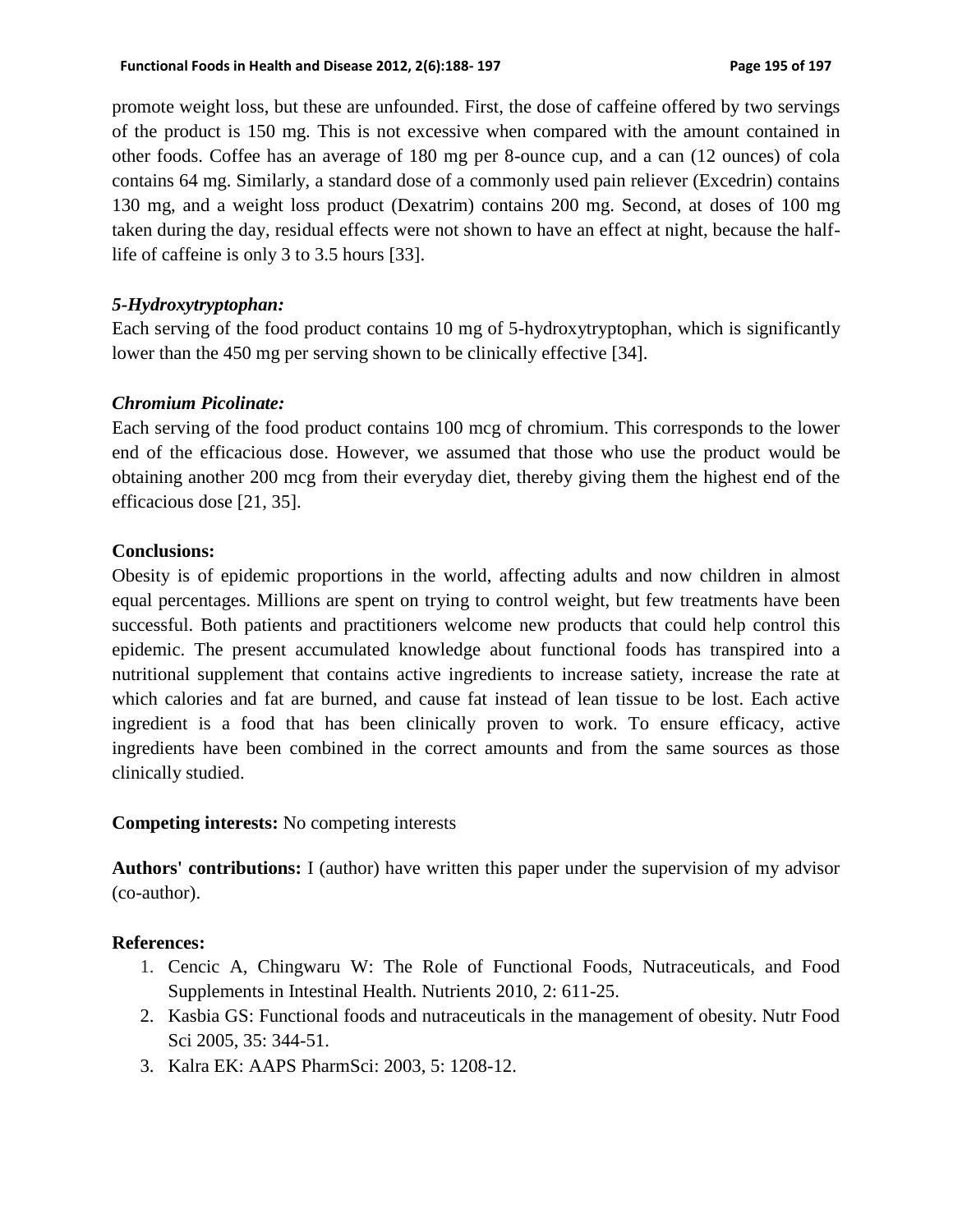- 4. Woodgate DE, Conquer JA: Prevalence of self-treatment with complementary products and therapies for weight loss: A randomized, cross-sectional Study in Overweight and Obese Patients in Colombia. Curr Thera Res 2003, 64: 248-62.
- 5. World Health Organization. Global Strategy on Diet, Physical Activity and Health 2010. http://www.who.int/dietphysicalactivity/publications/facts/obesity/en/
- 6. [Grundy SM,](http://www.ncbi.nlm.nih.gov/pubmed?term=%22Grundy%20SM%22%5BAuthor%5D) [Cleeman JI,](http://www.ncbi.nlm.nih.gov/pubmed?term=%22Cleeman%20JI%22%5BAuthor%5D) [Daniels SR,](http://www.ncbi.nlm.nih.gov/pubmed?term=%22Daniels%20SR%22%5BAuthor%5D) [Donato KA,](http://www.ncbi.nlm.nih.gov/pubmed?term=%22Donato%20KA%22%5BAuthor%5D) [Eckel RH,](http://www.ncbi.nlm.nih.gov/pubmed?term=%22Eckel%20RH%22%5BAuthor%5D) [Franklin BA](http://www.ncbi.nlm.nih.gov/pubmed?term=%22Franklin%20BA%22%5BAuthor%5D) : Diagnosis and management of the metabolic syndrome: an American Heart Association/National Heart, Lung, and Blood Institute Scientific Statement. [Circulation](http://www.ncbi.nlm.nih.gov/pubmed/16157765) 2005, 112: 2735-52.
- 7. Hil JO, Peters JC: Biomarkers and functional foods for obesity and diabetes. Br J Nutr 2002, 88: 213–18.
- 8. Rolls B, Barnett RA: Volumetrics. New York: Harper-Collins; 2000.
- 9. Grunwald GK, Seagle HM, Peters JC, Hill JO: Quantifying and separating the effects of macronutrient composition and non-energetic food components on energy density. Br J Nutr 2001, 86: 265–76.
- 10. Pereira MA, Ludwig DS: Dietary fiber and body weight regulation: observations and mechanisms. Ped Clin of N America 2001, 48: 969–80.
- 11. Ludwig DS: Dietary glycemic index and body weight regulation. Nutr Soc Aust 2000, 24: 286–93.
- 12. Yoshioka M, Doucet E, Drapeau V, Dionne I, Tremblay A: Combined effects of red pepper and caffeine consumption on 24 h energy balance in subjects given free access to foods. Br J Nutr 2001, 85: 203–11.
- 13. Dulloo AG, Seydoux J, Girardier L, Chantre P, Vandermander J: Green tea and thermogenesis: interactions between catechin-polyphenols, caffeine and sympathetic activity. Int J Obes 2000, 24: 252–58.
- 14. Rumpler W, Seale J, Clevidence B, Judd J, Wiley E, Yamamoto S: Oolong tea increases metabolic rate and fat oxidation in men. JN 2001, 131: 2848–52.
- 15. Kao YH, Hiipakka RA, Liao S: Modulation of endocrine systems and food intake by green tea epigallocatechin gallate. Endocrinology 2000, 141: 980–87,
- 16. Bell SJ, Goodrick GK: A Functional Food Product for the Management of Weight. Crit Rev Food Sci Nutr 2002, 42: 163–78.
- 17. Diepvens K, Westerterp KR, Plantenga MS: Obesity and thermogenesis related to the consumption of caffeine, ephedrine, capsaicin, and green tea. AJP - Regu Physiol January 2007, 292: 77-85.
- 18. Zemel MB, Shi H, Greer B, Dirienzo D, Zemel PC: Regulation of adiposity by calcium. FASEB Journal 2000, 14: 1132–38.
- 19. Davies KM, Heaney RP, Recker RR, Lappe JM, Barger-Lux J, Rafferty K: Calcium intake and body weight. JCEM 2000, 85: 4635–38.
- 20. Bahadori B, Schneider H, Wascher, TC, Toplak, H: Effect of chromium yeast and chromium picolinate on body composition of obese, non-diabetic patients during and after a formula diet. Acta Medica Austriaca 1997, 24:185–87.
- 21. Kaats GR, Blum K, Pullin D, Keith SC, Wood R: A randomized, double-masked, placebo controlled study of the effects of chromium picolinate supplementation on body